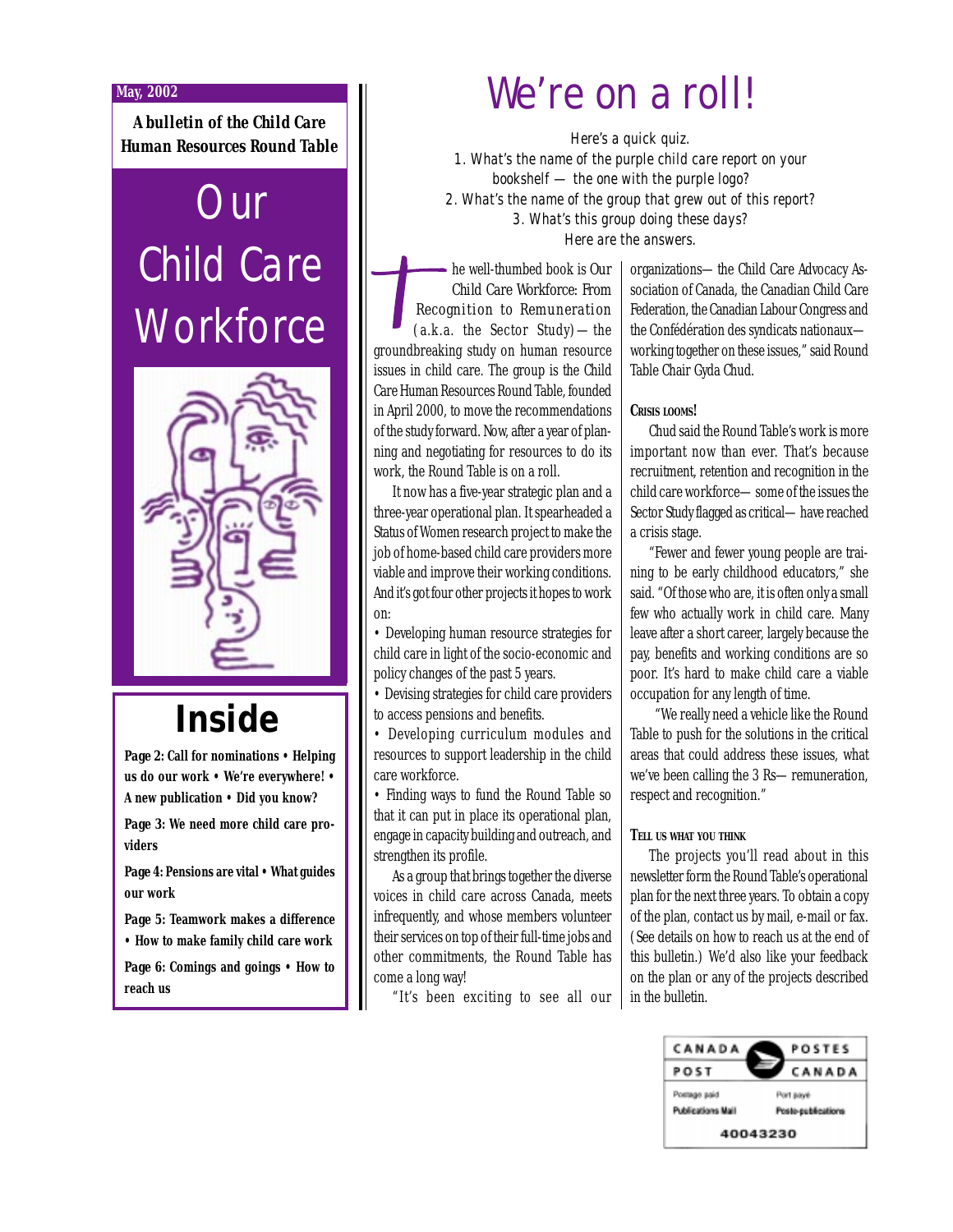# Helping us

**T**he Round Table has put together an 18-month proposal for funding from Human Resources Development Canada to build the CCHRRT's capacity and its outreach activities.

"Simply put, we need the resources to do our work the way it should be done," said Round Table coordinating group member Jamie Kass. She noted that while the Round Table represents a significant economic sector with many workers, it has not yet had access to the same resources as other sector bodies.

"We need resources to start to operate in a sector capacity," she said. "It's also about respect for the sector."

The CCHRRT's request includes funding for a project director to put in place the operational plan; an administrative coordinator; communications materials, such as fact sheets, bulletins, and a presentation kit and speakers' notes on the Round Table; an outreach working group and outreach activities; the development of a web site; and Round table meetings.

#### **Published by:**

Child Care Human Resources Round Table c/o 3rd Floor, 323 Chapel Street, Ottawa, Ontario, K1N 7Z2

**Text:** Bozica Costigliola

**Layout:** Apercom

**Mailing:** DocuLink International

**Printed** by union labour at Impart Litho

Legal Deposit NLC – BNQ 2002

May 2002

## Helping us  $\|$  **Call for nominations**

**The Round Table is calling for nominations for the vacated research and informal child care constituency positions. (See** *Comings and Goings***, page 6.) All other Round Table members will continue to serve out their 18-month term, at which time we will welcome new members. Our work is both informative and challenging! Please contact us if you or a colleague are interested in receiving a nominations package. (Contact information is included at the end of the bulletin.)**

## **We're everywhere!**

**R**ound Table members have been on the go this past year. Here are some of their activities across the country:

• The CCHRRT held an informal session with local child care leaders in Calgary. We introduced the Round Table, shared our goals and learned about the local sector's needs and experiences. The session coincided with the Round Table's meeting in Calgary.

• The Round Table hosted an Ottawabased gathering with its four organizational partners and their representatives to endorse the operational plan and discuss current projects and activities.

• In January 2002, the CCHRRT held its meetings in Halifax to coincide with the Child Care Connections Nova Scotia conference. Round Table members facilitated a well-attended workshop on recruitment and retention, and the need for support to address these critical issues.

### **A new publication**

*In Just 30 Years*, is a recently released paper on the history of child care and the labour movement in Québec. The paper was prepared for the Round Table. To obtain a copy, e-mail us at: roundtable @on.aibn.com.

• Two Round Table members, Chair Gyda Chud and labour representative Jamie Kass, are on the advisory committee of the Canadian Child Care Federation's training project. The project is developing occupational standards for the field and exploring a range of issues such as certification and accreditation.

• Round Table members have also been busy in their home communities, participating in forums and meetings to get the word out about the CCHRRT, do outreach to various parts of the sector, and learn about ways we could work together with other groups.

• This spring, RT members will participate in provincial child care gatherings in Manitoba and British Columbia.

**We'd love to connect with you!** If there's an upcoming event that Round Table members might participate in, please let us know. A list of CCHRRT members and how to contact them is included in this bulletin.

### **Did you know?**

**I**f you're a home child care provider, you could have access to workers' compensation in case of accident or disability. Contact your provincial or territorial Workers Compensation Board for more details.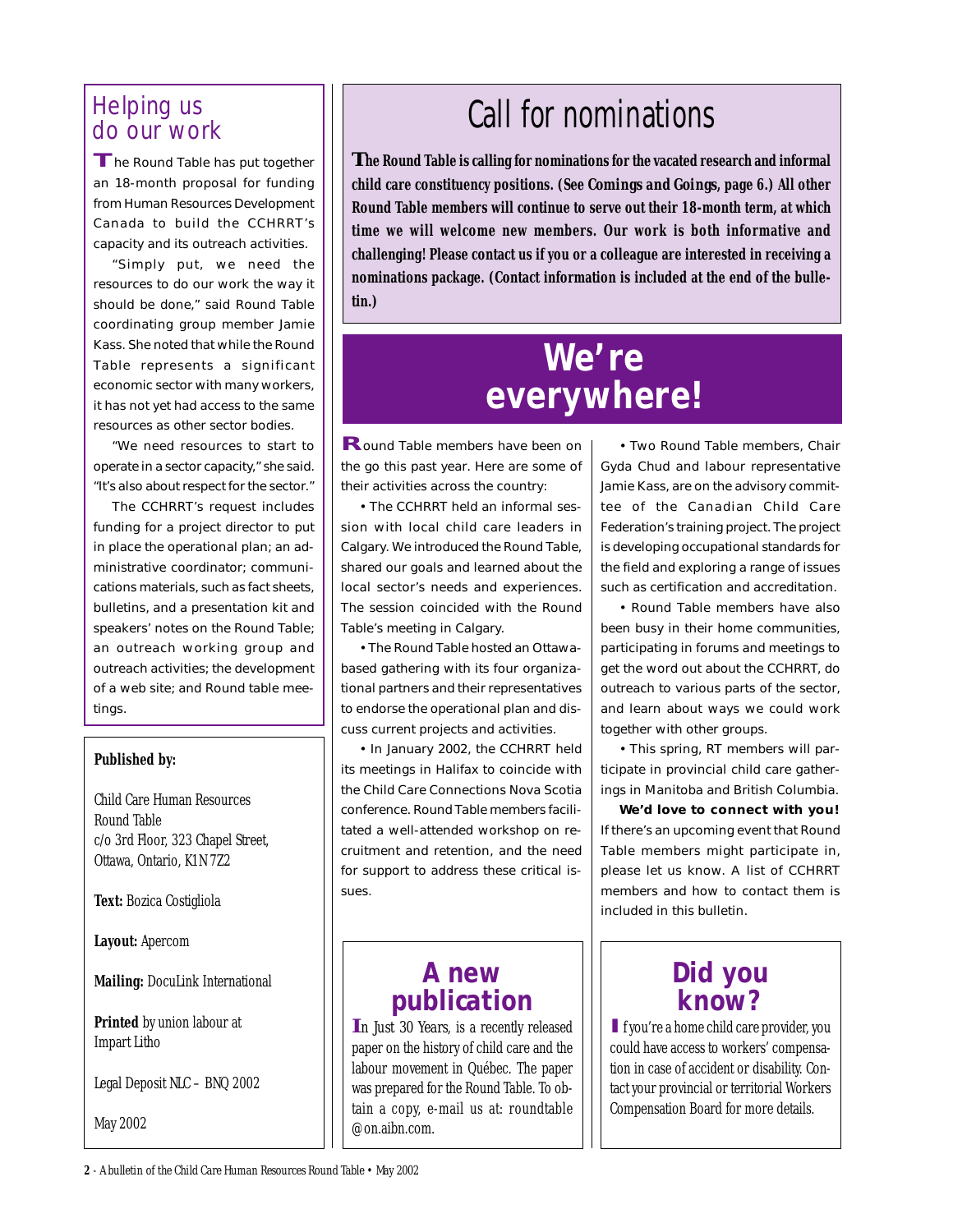## more more We need child care providers

**Across Canada, high school students interested in a career in early childhood education are getting this message: Study to be a teacher, work as a teacher aide or with children at risk in a higher paying government-funded program. But don't go into child care.**

nd they're listening. They're not enrolling in early childhood education programs. Worse, those already in the occupation are leaving in droves, with an annual turnover rate of close to 22 per cent in centres alone.

The Round Table hopes to take a big step towards changing this situation through a proposed Labour Market Update study. If approved, the study would take an in-depth look at the reasons for these disturbing human resources trends, and help us understand them so that strategies can be developed to deal with them.

"Our proposal is important because the sector is continuing to experience the same high turnover rates reported in the 1991 *Caring for A Living* study and discussed in the Sector Study," said Gillian Doherty. Doherty is the CCHRRT's outgoing research representative

and was the principal consultant in the *You Bet I Care!* studies.

"When we did *YBIC!* we found that those who were leaving tended to be those with higher education in early childhood and more experience, so the people the field is losing are its potential leaders," she said.

#### **Reasons obvious**

There are obvious reasons why it's difficult to recruit and retain child care providers in centre-based and regulated homebased child care.

"The wages are very low, the work is hard and the occupation has a publicly perceived low status," Doherty said. "Those who invest in formal training often have to take out student loans to cover the cost of tuition. Given the low income levels in child care, these loans may take what feels like forever to pay back."

The proposed study would examine the social, economic and policy changes that have affected recruitment, retention and recognition in child care as an occupation. The first phase would focus on an environmental scan, followed by an in-depth analysis. The final phase will include the development of an action plan.

"We want accurate, timely information so that we can better understand what's going on. We need to collectively come up with recommendations to address the labour market crisis facing our sector."

The study will look at ways to inform:

• The development of strategies to secure adequate wages and appropriate working conditions that encourage trained child care providers to enter and stay in the field. • Career awareness strat-

egies.

• Government policies that affect the supply, quality and viability of child care.

• Identification of required levels of funding necessary to stabilize the field.

• Provision of information on the issues to child care groups and organizations, and governments.

Doherty said a failure to address the serious shortage of centre-based and regulated homebased child care providers will put the entire regulated system at risk.

"It's becoming increasingly difficult for centres everywhere to ensure enough staff to operate. For example, in Manitoba about 1/3 of centres have a government exemption allowing them to operate without the required number of qualified staff. This sets a precedent with respect to regulations, and the children are not being cared for by the required number of trained staff."

The Labour Market Update will provide the sector with current critical information that will be useful for all jurisdictions as we collectively move forward with labour market strategies.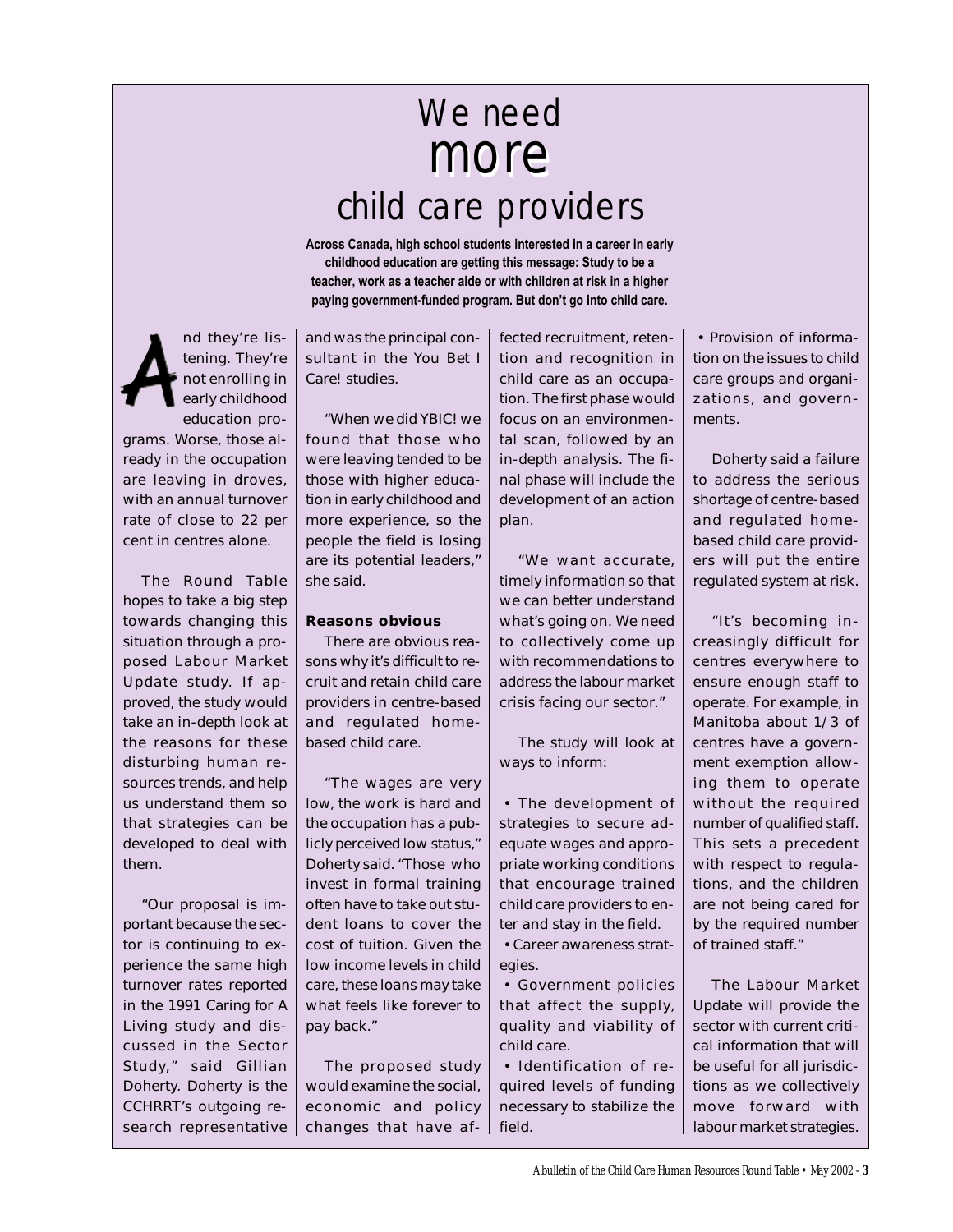# vital vitalPensions are

**A pension can make all the difference between retiring in poverty and living out your later years with some financial security. And benefits such as sick leave, paid maternity leave and disability insurance are critical supports for workers, especially those who receive low wages.**

et only about one quarter of centrebased child care workers have pension coverage. The situation is much worse for regulated family child care providers, unregulated family home caregivers and in-home caregivers. And decent benefit coverage for centrebased workers is mainly found in unionized centres, which form a minority of the sector.

That's why the Round Table hopes to sponsor a study on the ways in which child care providers (whether employees or selfemployed) could have access to pensions and benefits.

"We really need to get under the issue of pensions and benefits to provide child care providers with the necessary supports during their working life and to ensure they don't spend their last days living in poverty," said Round Table member Jamie Kass. Kass is a member of the CCHRRT's coordinating group and the representative for the Canadian Labour Congress.

"We can learn a lot from the unions on these issues," Kass said. "They've really shown leadership and can offer ideas and strategies to help us move forward in these critical areas."

 Kass emphasized that it is important to make pensions and benefit programs more accessible to child care providers and ensure they have information about which public programs and private arrangements they might already be able to access.

"It's very important to get the word out to child care providers about what's already available to them, and provide training and educational materials related to pensions and benefits packages."

#### **ISSUES PLENTIFUL**

There are lots of issues that the Round Table proposes to study. For example:

• Are there special areas of concern to child care providers in public pension programs, such as the residency requirement for immigrant workers? What can be done about them?

• How could the Canada/ Quebec Pension Plan be improved to provide more benefits to low income workers?

• Would it be possible to create a multi-employer pension plan for child care workers? For example, the Canadian Union of Public Employees recently established a multi-sector pension plan for its members who don't have a plan or who have an inferior arrangement like an RRSP.

• Can existing plans be opened to centre-based and family child care providers?

• What about self-employed child care providers who might have to supplement their retirement income from public pensions with personal savings through RRSPs?

• To what extent are group benefits packages available to child care providers, and how many participate?

It's clear this project would be of tremendous value to the child care sector! The Round Table is seeking a potential funder to move this work forward on all our behalf.

### What guides our work

he Round Table is a formalized mechanism for the child care sector to address human resource issues. Our main purpose is to enhance and support the existing child care infrastructure; bring together the voices of child care organizations and the voices of the various child care constituencies (especially those that have been marginalized and underrepresented); and to provide a forum that is cooperative and collective.

#### Our **strategic priorities**:

• To increase the respect and recognition of the child care sector, within the workforce itself and the general public.

• To improve the working conditions of child care providers.

**Five long-term goals** in our operational plan direct our activities:

• To highlight the importance of the child care workforce within the sector and society.

• To address issues that are relevant to parts of the child care workforce that lack well developed networks or infrastructures, such as family child care.

• To support the development of a welltrained, competent child care workforce.

• To improve the wages, benefits and working conditions of child care providers.

• To help the child care workforce meet the changing child care needs of families.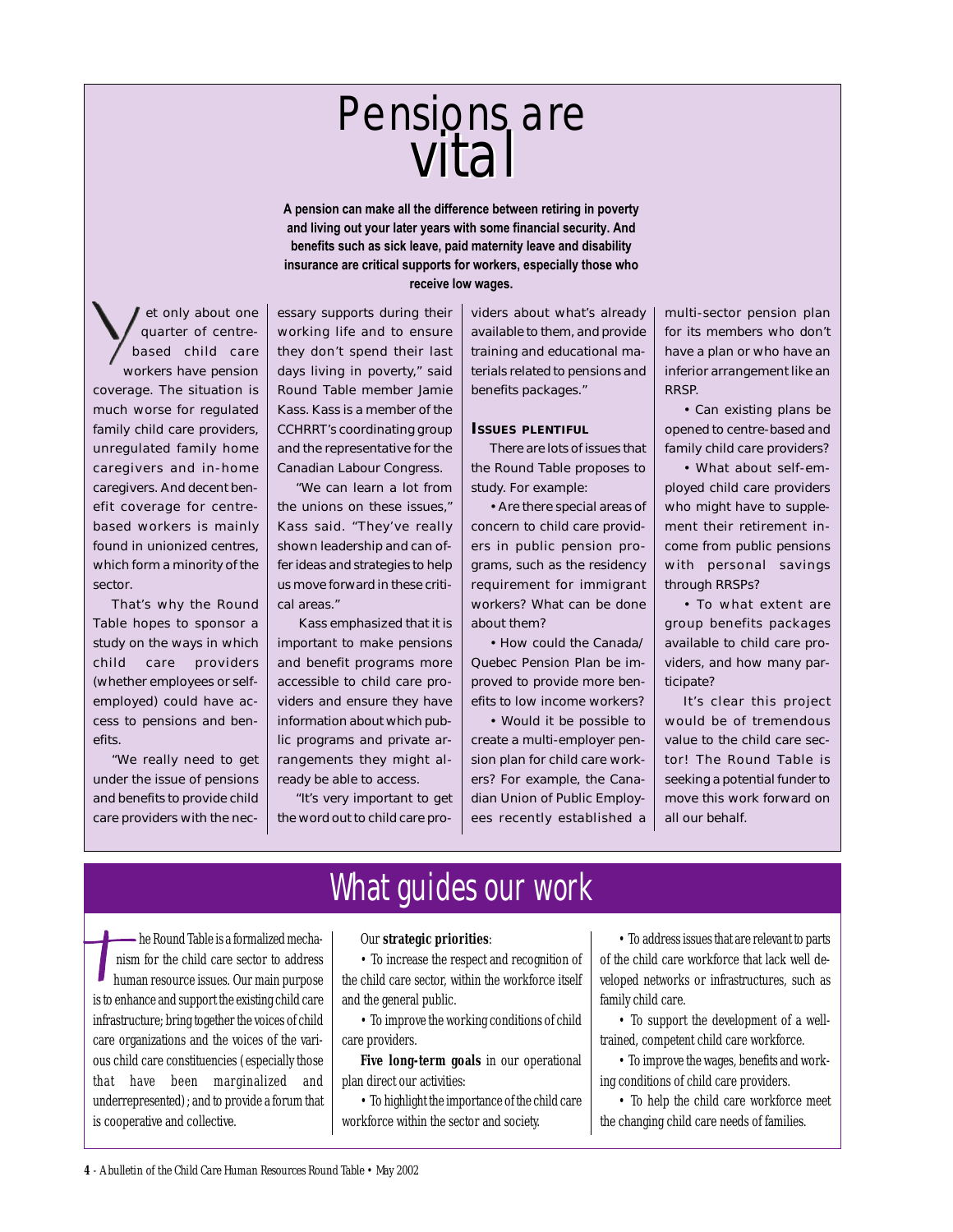**Poor human resource practices in child care are likely contributing to the high turnover rates of experienced centre-based and regulated family child care providers, says Round Table member Joanne Morris.**

**"** The sense of being part of a team and part of decision-making is really vital to retaining experienced providers, ensuring stability of care, and influencing quality," said Morris, the education and training constituency representative on the CCHRRT. "That's why the CCHRRT developed a proposal on leadership practices in the child care workforce."

The purpose of the recently submitted concept paper is to look at ways to help centre and agency directors develop better skills as leaders, administrators and managers. It is also about providing information and education to child care providers on their legislative rights—such as employment standards and health and safety practices—as well as ways to push for better working conditions.

# **Teamwork** makes a difference

"We feel it will address some of the crisis we're seeing in retention," Morris said. "How do we reduce turnover and make caregivers feel part of a system and knowledgeable about their rights?"

Morris said the Round Table also felt the project was important to quality child care.

"Whether you're working in a centre or are part of an agency, if there isn't a sense of teamwork then this affects the children in the program, communication with the parents, planning of the program, and the administrative leadership being in tune with the staff," Morris said. "What we'd be looking at with this project is very critical to quality of care."

The concept proposal includes consultations with a broad range of stakeholders, such as post-secondary institutions, trainers, child care organizations, directors, labour and employers. It also includes focus groups with directors and the workforce to see what they think about the issues and what they feel they need.

The proposal envisions producing a number of fully developed workshop kits and training modules. The kits could be used to deliver stand-alone workshops, professional development training, or could become part of the curriculum in post-secondary institutions. Some of the material could also be delivered through the World Wide Web.

Occupational analysis and establishment of standards for experienced early childhood educators, directors and administrators focussing on the work environment and human resources management will provide the framework for skill development.

With approval for this concept paper, the CCHRRT can then move forward to submit a detailed proposal.

## How to make family child care work

**If you're a family child care provider, you likely don't have access to most benefits and aren't covered by laws that guarantee decent working conditions.**

ut a Round Table study for Status of Women Canada says it doesn't have to be this way. *Making Family Child Care Work: An Examination of Strategies to Improve Employment Viability and Working Conditions in Home-Based Child Care*, will soon be completed under the guidance of researchers Rachel Cox and Josée Belleau. The Child Care Advocacy Association of Canada sponsored the CCHRRT study. It includes information and recommendations for the field, governments and organizations on ways to improve the benefits and

working conditions for family child care providers.

"We wanted to find out exactly what the present state of affairs is for family child care providers, not just around employee status, but with regards to global plans affecting benefits and working conditions," said Round Table member Lee Dunster, Director of the National Family Child Care Training Project and the CCHRRT member representing unregulated family care.

"Even more important, we wanted to see if there were things we could suggest or do about making improvements to these areas. This was not about one sys-

tem of family child care provision versus another one, but what could we suggest that would enhance benefits for all caregivers in the regulated family child care system."

For example, Dunster said that fishers are considered selfemployed. But unlike most other self-employed workers, they have access to employment insurance.

"So what are the circumstances that make this possible, and under what circumstances might it also be possible for family caregivers to access EI? How could family child care providers, many of whom are young women with families, access maternity leave benefits?"

#### **FUTURE WELL-BEING**

Another big area is pensions, which are critical to retaining experienced caregivers. "We can't expect them to continue to do this work at the expense of their future well-being," Dunster said.

The study's findings will also have implications for other lowpaid self-employed groups of workers, she said.

The report will be submitted to Status of Women Canada at the end of April.